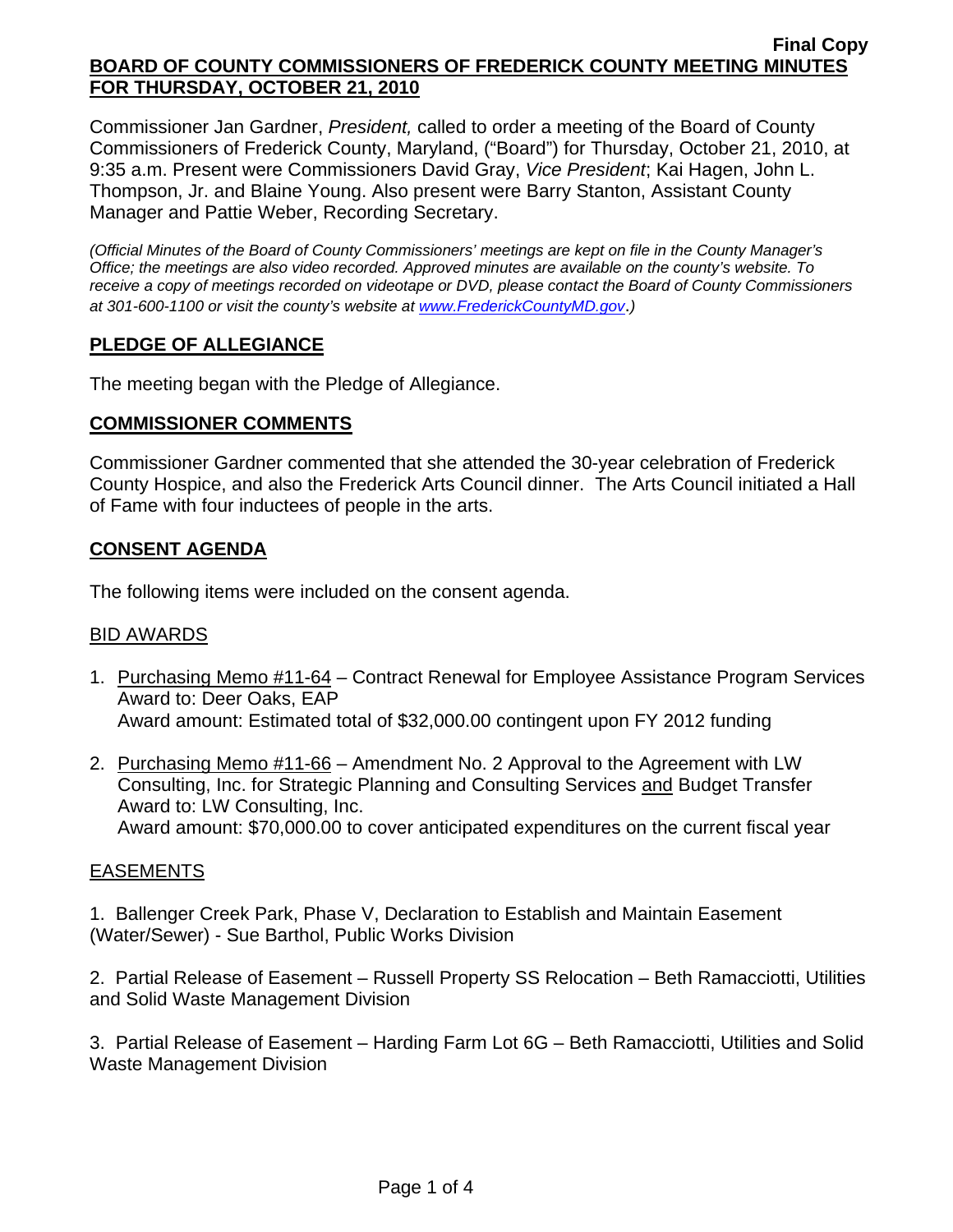4. Release and Abandonment of Water Easement – New Design Road and Old New Design Road – Beth Ramacciotti, Utilities and Solid Waste Management Division

## **GRANT**

1. FY 2011 Emergency Medical Dispatcher Training Grant and Associated Budget Transfer – Chip Jewell, Emergency Management Division

## LEASE AGREEMENT

1. State Animal Health Lab Lease Extension – Austin Abraham, Management Services **Division** 

Commissioner Gray moved approval of the consent agenda items as presented. Commissioner Hagen seconded the motion that passed 5-0.

## **ADMINISTRATIVE BUSINESS**

## **Approval of Board of County Commissioners' Meeting Minutes**

The following minutes were approved by unanimous consent:

- ♦ Tuesday, September 28, 2010
- ♦ Tuesday, September 28, 2010 Closed Session
- ♦ Thursday, September 30, 2010
- ♦ Tuesday, October 5, 2010
- ♦ Thursday, October 7, 2010
- ♦ Thursday, October 7, 2010 Closed Session

## **Bid Award – Purchasing Memo #11-65 Sole Source Subscription Renewal with Wescom Solutions, LLC – Enabled Application Software – Hal Good, Finance Division**

Mr. Good presented the proposed purchasing memo.

John Kroll, Finance Division, requested the approval exclude the options of expanding to the general ledger and accounts payable software at this time, until further discussion.

Commissioner Hagen moved to approve the renewal with the exclusion of expansion into general ledger software. Commissioner Gray seconded the motion that passed 5-0.

## **Urbana Farm Playing Fields Lease – Paul Dial, Parks and Recreation Division and Austin Abraham, Management Services Division**

Mr. Dial presented the recommendation. Also present were Tim Mellott, Southern Frederick County Youth Athletic Facilities Group; Charles Dunn, president of Linganore Urbana Youth Athletic Association, Inc; and Mr. Abraham.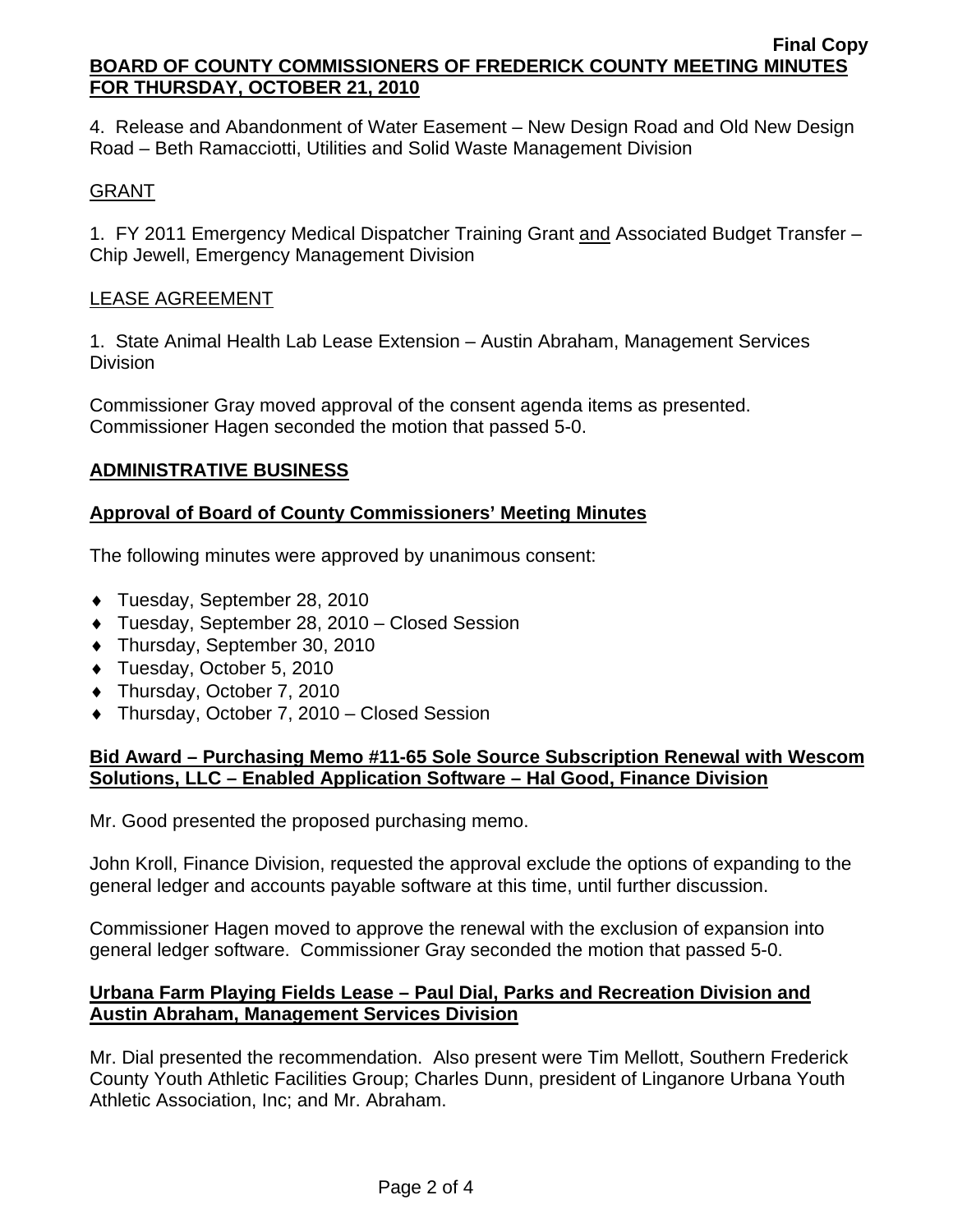Commissioner Hagen moved to approve the lease agreement. Commissioner Young seconded the motion that passed 5-0.

## **Impact Fee Appeal – Building Permit Application No. 82607 – Gary Hessong, Permitting and Development Review Division**

Mr. Hessong presented the appeal of Peter and Lori Keifer, who submitted and paid all of the appropriate fees, including development and impact fees. All agencies reviewed and approved the permit application, except for the State Highway Administration (SHA). Due to an oversight of the SHA, the permit was not fully approved until after July 1, 2010, when impact fees increased to \$902.00, which the Keifers were required to pay.

Commissioner Thompson questioned whether approving the waiver would set precedence for future issues if the error was not on the part of the county, but of the SHA.

After further discussion, it was agreed that the better choice would be to deny the waiver (appeal) and take funds from the contingency fund to reimburse the Keifers the \$902.00 increase.

Commissioner Gray made a two-fold motion to 1) deny the appeal, but 2) approve a transfer from the contingency fund to cover the increase of \$902.00 due the SHA error.

Commissioner Hagen seconded the motion that passed 4-1 with Commissioner Thompson opposed.

## **WORKSESSION**

## **Proposed Point of Rocks Community Commons Park Master Plan – Bob Hicks, Parks and Recreation Division; Sally Malena and John Rohde, Human and Rohde, Inc.**

Mr. Hicks presented the park master plan as well as acknowledged the efforts of the community park's master plan committee members. Comments were added by Ms. Malena and Paul Dial, Parks and Recreation Divison.

Comments were heard from Pastor Weber, Point of Rocks Church of God and Charlie Crum, Point of Rocks Historical Society.

Commissioner Hagen moved to approve the proposed master plan as presented. Commissioner Gray seconded the motion that passed 5-0.

## **DIRECTOR'S REPORT**

Tom Meunier and Robert Shen, Public Works Division, presented the report, focusing on the bridge management progam.